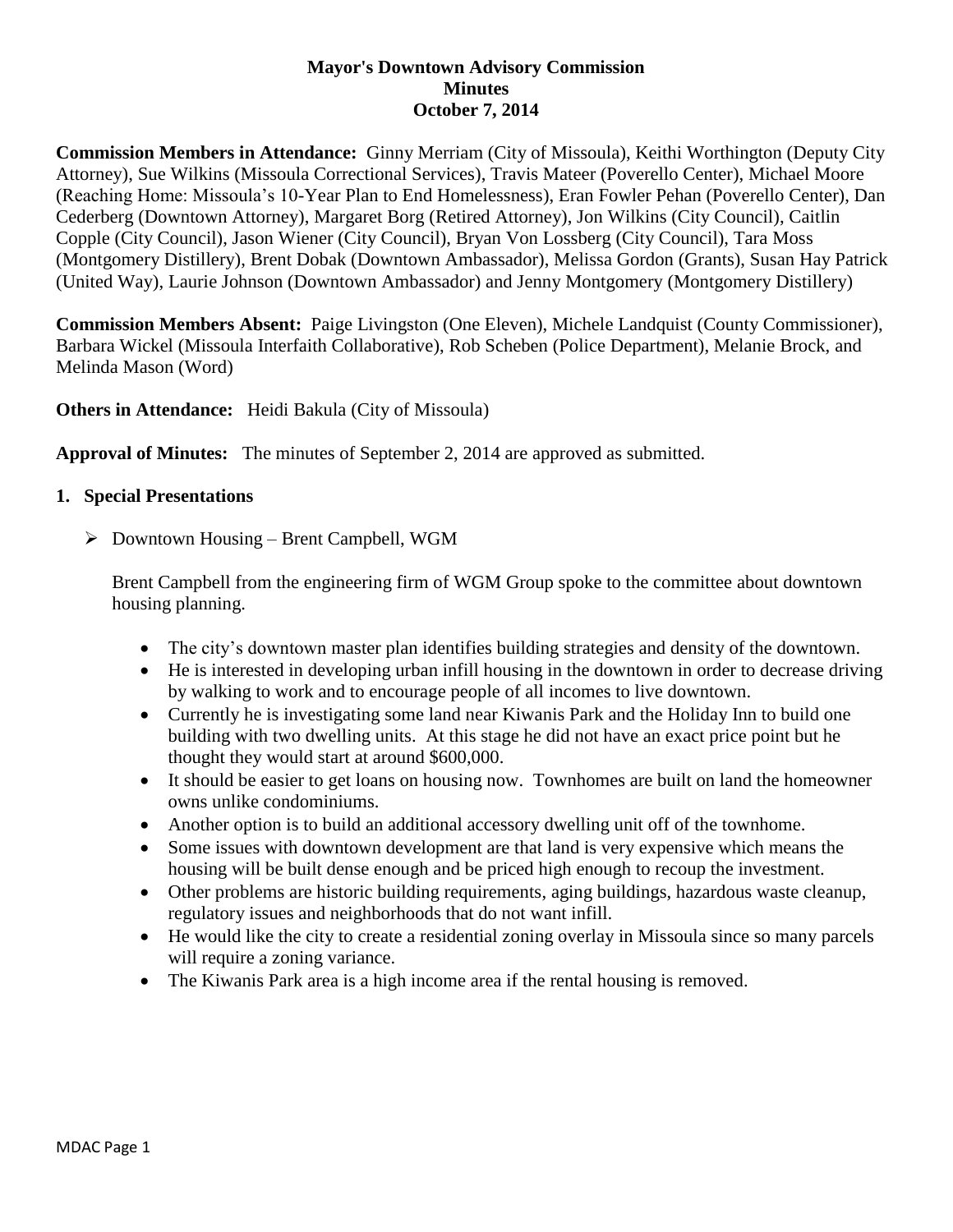## Brainstorm/Choose New Projects

(Commission members chose a list of Winter Projects, which is attached to these minutes. Members voted from a list of 20 proposed projects.)

# **Discussion of the projects:**

#### Create rules/procedures to limit or control sales of packaged liquor downtown

Keithi Worthington said she would do some research on ordinances that could curtail alcohol sales downtown. Ginny Merriam explained that the mayor was interested in coming up with an agreement among the downtown businesses selling package liquor in which sales complied with a single policy for all retailers.

- Should they look at curtailing single servings?
- Curtail sales to the top ten abusers on a list  $-$  is this possible?
- Could ask establishments not to stock the ten most popular beverages.
- A voluntary agreement is a mutually meaningful agreement and business owners may not want to participate. Mayor Engen is interested in trying a voluntary program first, before considering an ordinance.

#### Provide the Homeless Outreach Team (HOT) with Transportation

Jason Wiener said he would look into finding a vehicle, possibly from the City, for the HOT team.

#### Fund and establish an additional downtown police officer

The commission discussed how they might fund a second downtown police officer in addition to the first officer, who is funded by the City of Missoula and the Downtown Business Improvement District of Missoula.

- Dan Cederberg offered to discuss it with the BID board and the Missoula Downtown Partnership.
- Jon Wilkins and Dan Cederberg volunteered to co-chair an ad hoc committee for this task.

# Help 10 people get off the street and into services

The committee discussed what it might take to refer 10 high risk individuals into services, especially for alcoholism.

- The CIT (Crisis Center Intervention Team) and the Treatment Corp could help identify these individuals and those individuals would be helped case by case.
- They can be placed into existing systems and CIT and the Treatment Corp can identify gaps in the systems by working the issues and gathering the data.
- Eran Fowler Pehan added that creating the resource is what needs to happen first.
- A suggestion was made that MDAC should meet with the CIT. Ginny Merriam said she would invite a CIT leader to speak to MDAC, possibly in November.
- Travis Mateer stated that through HB130 the community may be receiving more money after the legislative session ends in April 2015.

A suggestion was made to use decommissioned meters in some areas downtown and the proceeds would go toward Real Change. Keithi Worthington offered to call Salt Lake City who has the program and ask them how they are directing the proceeds to a program.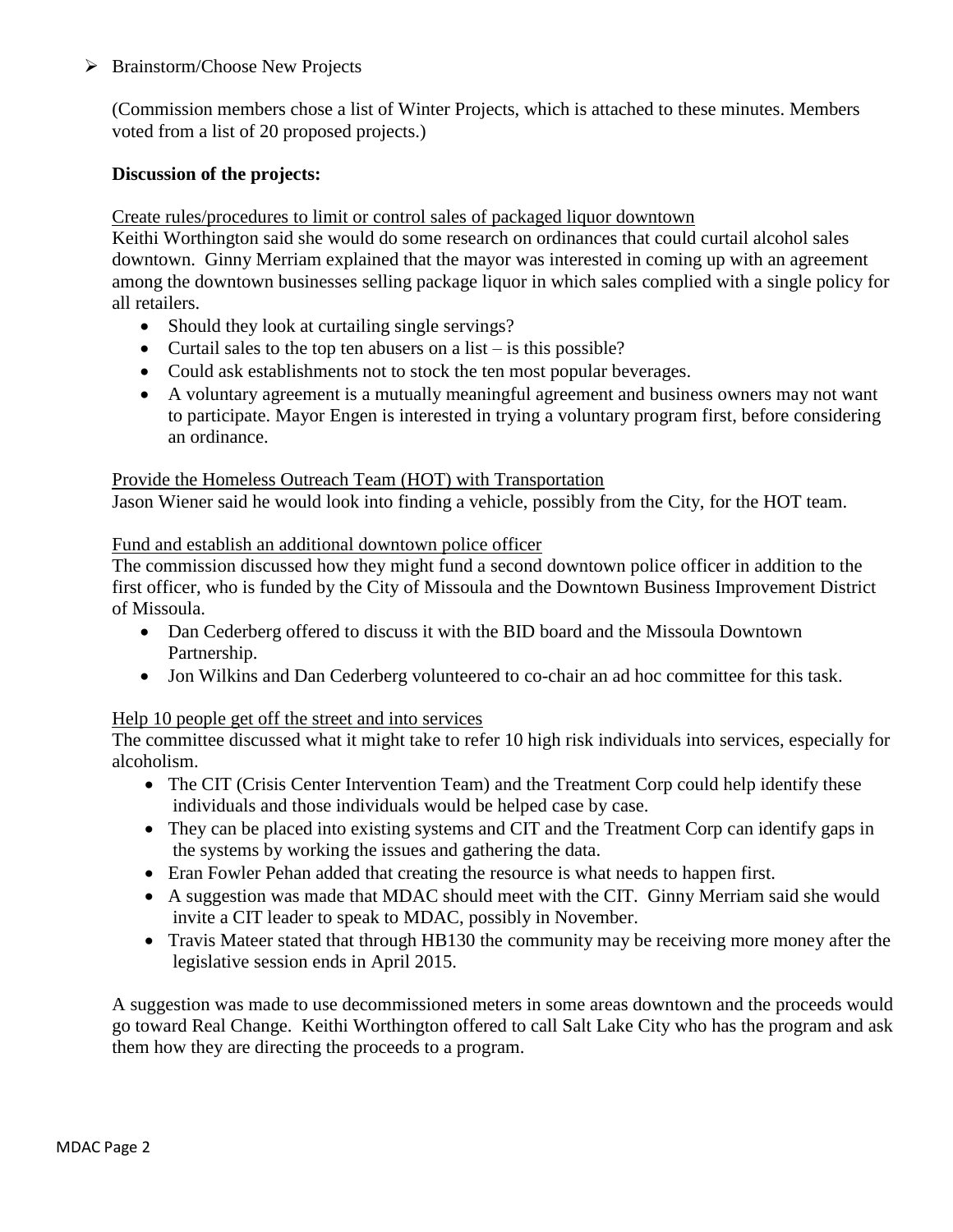## **2. Committee Updates**

- $\triangleright$  Crime and Prevention Keithi Worthington and Rob Scheben No update (Travis Mateer and Michael Moore joined this committee)
- $\triangleright$  Real Change Promotion Ginny Merriam No update (Melissa Gordon joined this committee)

Ginny Merriam stated that Real Change would discuss and analyze the upcoming season and where to go from here and identify a way to reach and educate students on panhandling. They will also discuss publicity for the HOT Team.

 $\triangleright$  Built Environment – Margaret Borg No update

Will continue working on the Art Park Plaza.

 $\triangleright$  Human Services – Jason Wiener and Susan Hay Patrick No update

Human services will continue implementing the 10-year plan.

3. Miscellaneous Discussion

## Front and Main Street Conversion

Jon Wilkins and Dan Cederberg were aware that Front and Main Streets were being studied for a two way conversion instead of just one way. This process had been going on for two years. Jon and Dan could update the committee on the status after discussing it with Development Services.

4. Reminder of next meeting date: November 4, 2014 – moved to November 7, 2014.

Respectfully Submitted, Heidi J. Bakula Executive Assistant

> **Date of Next Meeting Jack Reidy Conference Room November 7, 2014**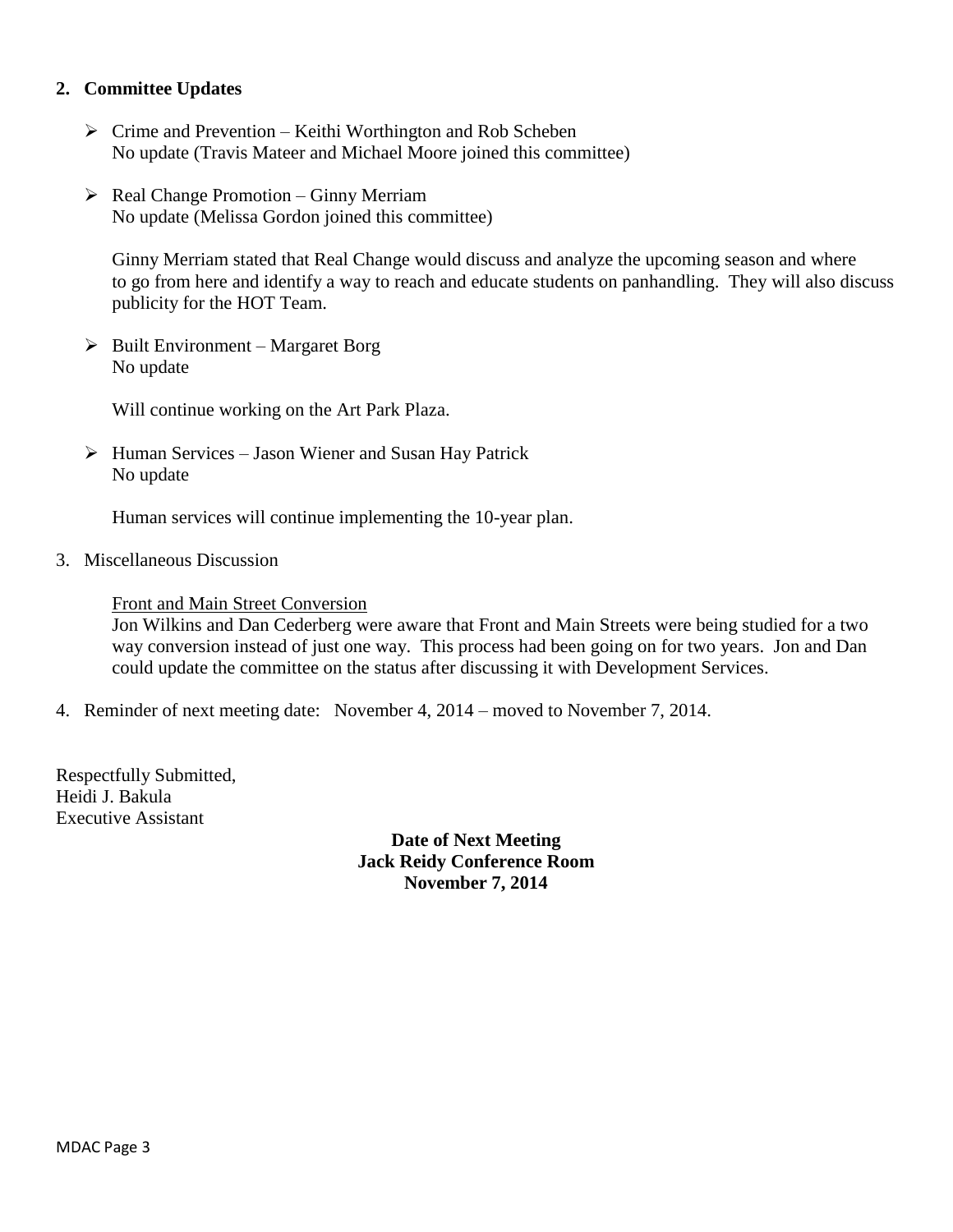

**OFFICE OF THE MAYOR** 

435 RYMAN MISSOULA, MONTANA 59802-4297

# **Mayor's Downtown Advisory Commission Winter Projects 2014-15**

Members of the Mayor's Downtown Advisory Commission devoted their Oct. 7 meeting to a planning session for winter projects. The goal was to take on projects that could be completed by April 30. The projects are in keeping with the charge of the commission, which is to work on issues and projects that relate to quality of life downtown with the aim of improving quality of life for all who work, do business, live and recreate downtown. The planning session focused on discussing and ranking projects suggested by the membership from needs they've observed or requests from others.

These are the selected projects and those responsible:

# Fund and establish an additional downtown police officer

Downtown Police Officer Ad Hoc Committee

This project would add a second officer dedicated to public safety in the Downtown Business Improvement District of Missoula, with which the City of Missoula Police Department partners. This project received the greatest support of the 20 projects discussed.

Create rules/procedures to limit or control sales of packaged liquor downtown Crime and Prevention Committee

Missoula Police Department crime prevention officer Rob Scheben has begun work on this at the direction of Chief Mike Brady and Mayor John Engen. The wish is to work out voluntary procedures among downtown liquor retailers as a first attempt.

# Help 10 people get off the street into services

Bryan von Lossberg to coordinate, first with Crisis Intervention Team and Homeless Outreach Teams, with help from others as asked.